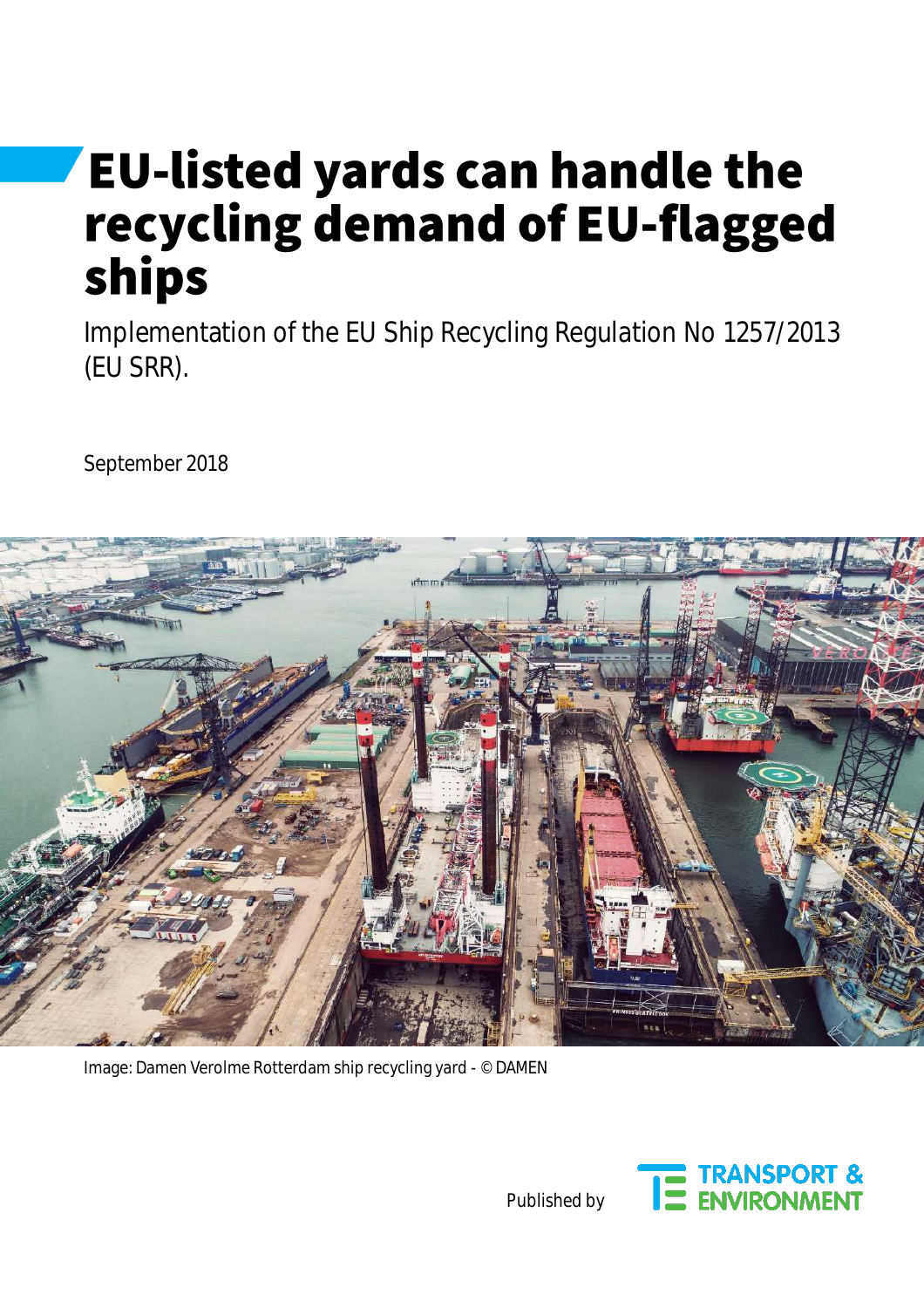In house analysis by NGO Shipbreaking Platform with Transport & Environment Published by Transport & Environment





#### **For more information, contact:**

Dr Lucy Gilliam Aviation and Shipping Officer Transport & Environment [lucy.gilliam@transportenvironment.org](mailto:lucy.gilliam@transportenvironment.org) Tel: +32(0)483 145530

Ingvild Jenssen Executive Director and Founder NGO Shipbreaking Platform [ingvild@shipbreakingplatform.org](mailto:ingvild@shipbreakingplatform.org) Tel: +32 (0)2 6094 42

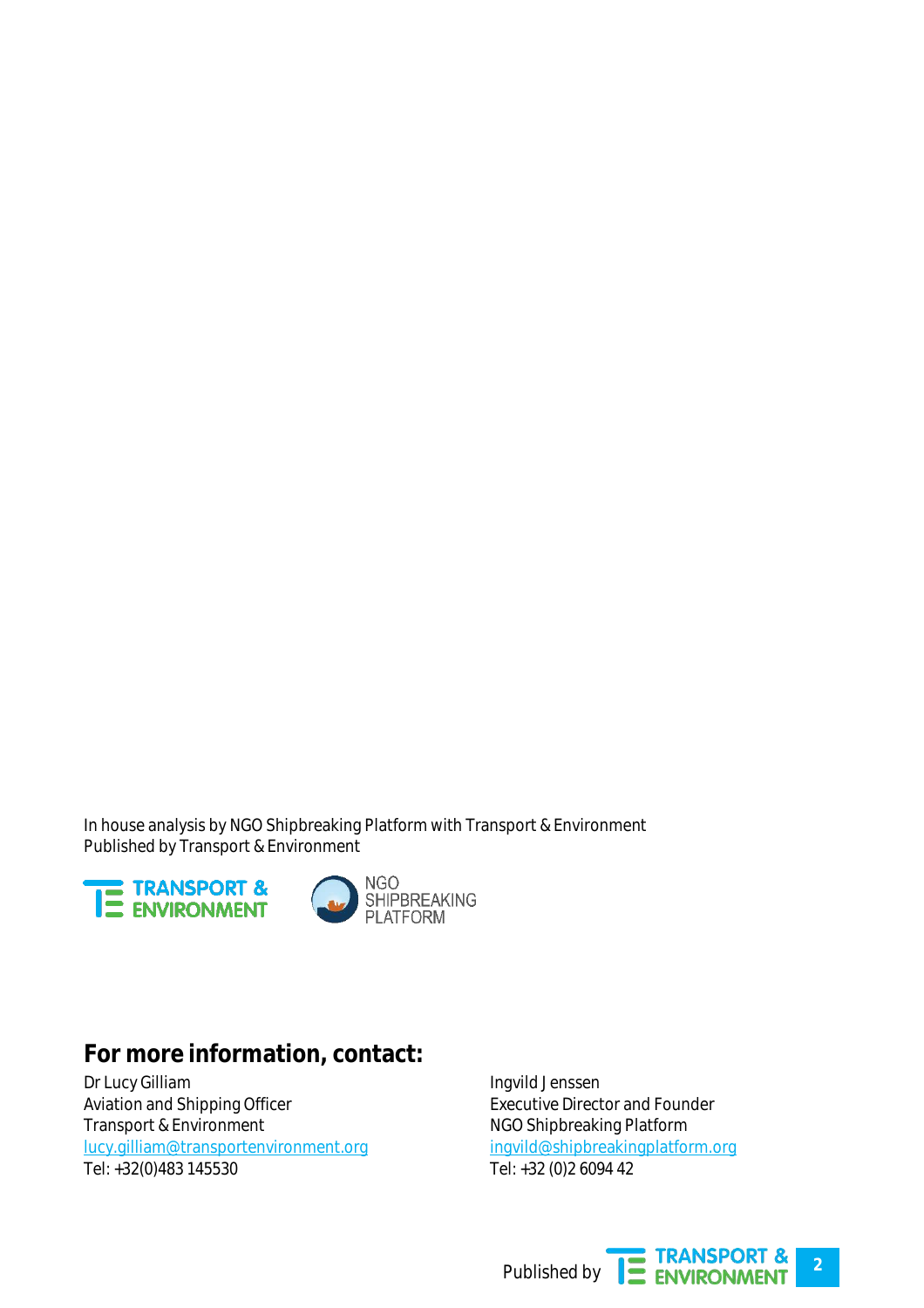# 1. INTRODUCTION

The NGO Shipbreaking Platform and T&E have taken a closer look at the capacity available for ship recycling under the EU Ship Recycling Regulation No 1257/2013 (EU SRR). The shipping industry claims that there is not enough capacity for the safe and environmentally sound recycling for the EU-flagged fleet under this legislation, and state that it will be forced to leave EU ship registries so that it can find other breaking options outside the scope of the Regulation. The figures in this report, however, clearly show that the ship recycling facilities currently included on the EU List could have recycled all EU-flagged vessels, both in terms of LDT and size, which went for breaking since 2015.

Yards operating in Italy, Norway, Turkey and the US are further expected to be included on the List before the EU SRR is applicable on 1 January 2019, adding additional capacity for clean and safe recycling. This report demonstrates that the argument presented by the ship owners on the lack of capacity under the EU SRR is simply another poor excuse to justify the continued use of the low-cost and substandard method of beaching.

# 2. Scope of EU Ship Recycling Regulation

The EU SRR requires that vessels registered under the flag of an EU Member State be recycled in a safe and environmentally sound manner. To assist ship owners in choosing a suitable destination for their end-oflife vessels, the European Commission maintains a list of facilities worldwide that operate in line with the standards for ship recycling set by the EU SRR. Whilst any ship owner can of course opt for a facility that is on the EU List, only those owning an end-of-life ship registered under an EU Member State flag will be legally bound to do so.

## 3. How many ships fall under the scope of the EU Ship Recycling Regulation?

Whereas the EU can pride itself on being the home to many shipping companies trading on the international seas, the figure looks much bleaker when counting the ships sailing under an EU flag. Indeed, it is common practice for European shipping companies to register vessels under post-box companies on the other side of the world, and to use the flags of countries that offer lower taxes and often less stringent requirements for crewing, safety and environmental performance. Roughly, 40% of the world fleet is owned by EU shipping companies, 20% sail under an EU flag during their operational life, whereas just 9% still have an EU flag when they reach end-of-life. Statistically, the EU-registered fleet is relatively young compared to other fleets. The older a ship gets the less likely it is that it will sail under an EU flag as it is often either sold or re-flagged to a registry that is less stringent on maintenance.

Less than 9% of the world fleet will thus be legally bound to use an EU-approved facility at end-of-life as of 1 January 2019, when the EU SRR enters into force.

Detailed data on EU-flagged vessels broken since 2015 can be found [here.](https://docs.google.com/spreadsheets/d/1Yj9HHDygsyU4G3_zU8sSuQHS8beDp58SOnGkWu3X1ws/edit#gid=0) In terms of total Gross Tonnage (GT) and Light Displacement Tonnage (LDT) the figures are as follows:<sup>1</sup>

<sup>&</sup>lt;sup>1</sup> Whilst the capacity of the EU listed recycling facilities is measured in LDT - the weight of a vessel - and the price of an end-of-life ship is determined using LDT, GT is the measurement of the internal volume of a ship and often the only publically available tonnage value. For the compilation of the data, the NGO Shipbreaking Platform has relied on well-known shipping databases. It was not necessary to apply conversion factors, which do not guarantee precision, for the calculation of the LDT values for most of the analysed ships. The exact LDT figure for 223 ships out of 265 was already available. For the 42 ships with a reported GT value, but without a publicly available LDT value, the Platform has used the GT value. In most of the cases, the GT of a ship is significantly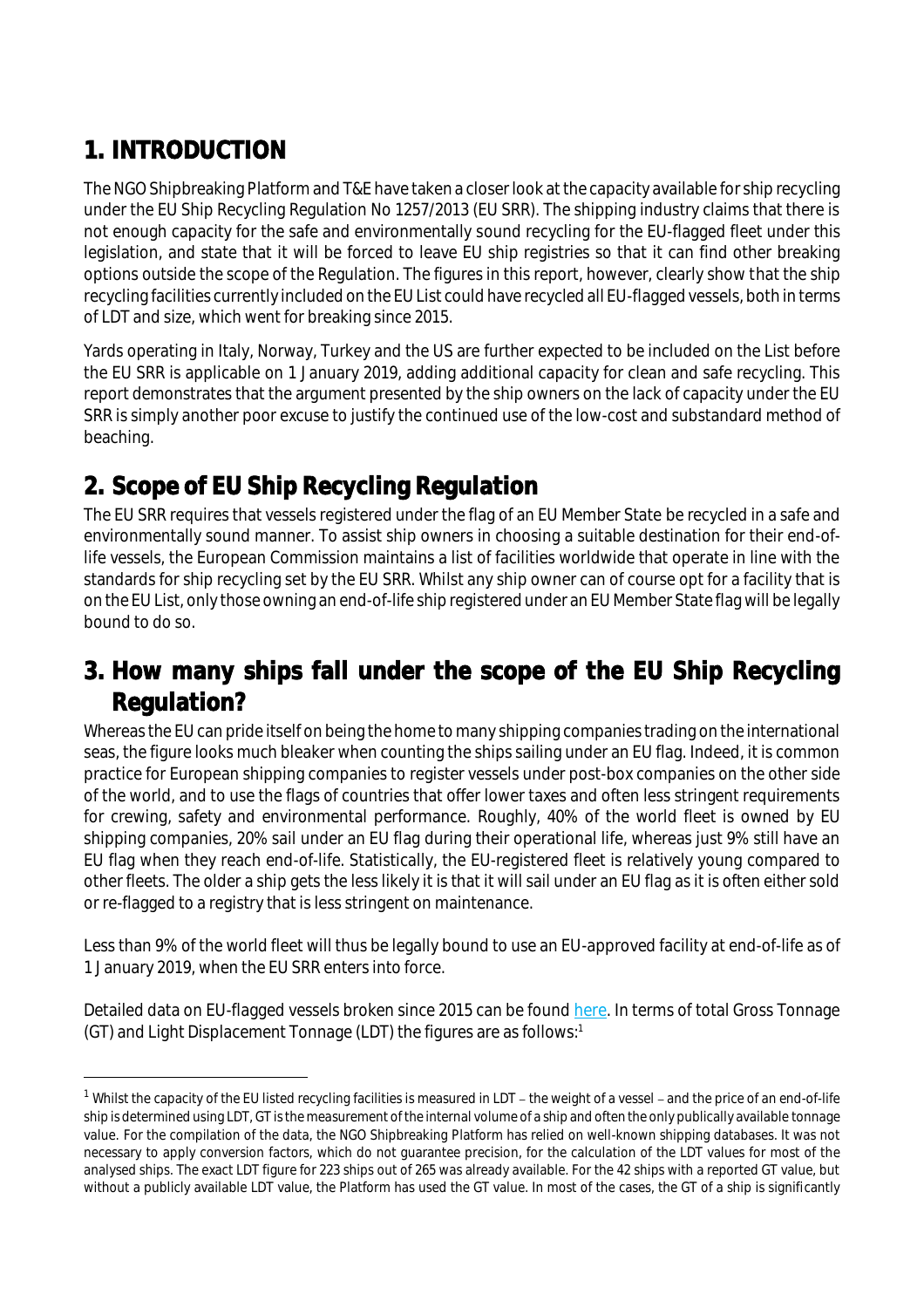

Figure 1. Number and tonnage of EU flagged vessels scrapped worldwide between 2015-2018<sup>2</sup>

If one adds the tonnage of the ships that were sailing under an EU flag just weeks before they were scrapped, the figures become slightly higher.<sup>3</sup> These ships were likely purchased by scrap dealers known as "cash buyers", and swapped their EU flag to that of a typical end-of-life flag, such as the Paris MoU grey- and blacklisted flags of Comoros, Palau and St Kitts and Nevis, during their last voyage to the breaking yard.

The figures in this report corroborate the figures calculated by European Maritime Safety Agency (EMSA)<sup>4</sup> the small differences between the datasets are probably due to calculation methodology and databases used.

<sup>4</sup> EMSA figures for EU, or recently EU, flagged ships scrapped between 2013-2017: <http://ec.europa.eu/transparency/regexpert/index.cfm?do=groupDetail.groupMeeting&meetingId=5650>



 higher than its LDT and therefore our figures are likely an overestimate. There are a few exceptions when it comes to specific types of vessels such as platforms and tugs; in these cases, the LDT could be slightly higher than the LDT.

<sup>2</sup> First half 2018: 22 EU-flagged ships, with a total of 187.284 GT and 101.654 LDT, were scrapped worldwide. 2017: 50 EU-flagged ships, with a total of 858.078 GT and 372.731 LDT, were scrapped worldwide. 2016, 72 EU-flagged ships, with a total of 2.162.252 GT and 714.240 LDT, were scrapped worldwide. 2015, 70 EU-flagged ships, with a total of 1.270.344 GT and 499.809 LDT, were scrapped worldwide.

 $^3$  First half 2018: 4 vessels, with a total of 392.298 GT and 115.239 LDT, changed flag from a EU to a non-EU flag few weeks before being demolished. 2017: 25 vessels, with a total of 1.284.653 GT and 447.035 LDT, changed flag from a EU to a non-EU flag few weeks before being demolished. 2016: 23 vessels, with a total of 1.046.958 GT and 356.487 LDT, changed flag from a EU to a non-EU flag few weeks before being demolished. 2015: 9 vessels, with a total of 457.100 GT and 136.419 LDT, changed flag from a EU to a non-EU flag few weeks before being demolished.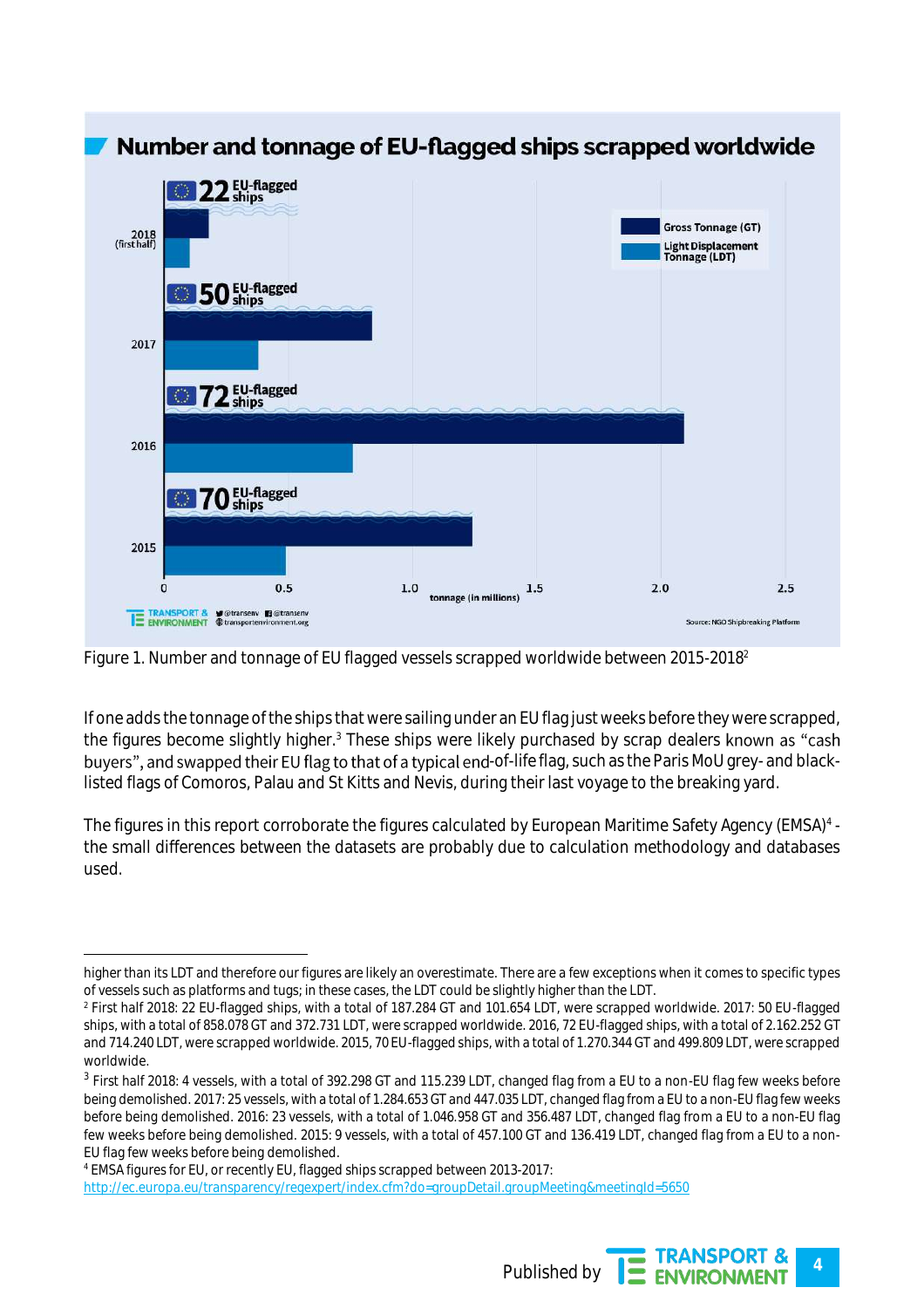# 4. Is there enough capacity on the EU List?

Currently 20 facilities are on the EU List, all of which are located in the EU and have been licenced under the EU SRR by EU Member States. Facilities outside the EU can be included on the List after approval by the European Commission and final acceptance by the European Council, i.e. EU Member States. The yards outside the EU, which apply to be on the List, have to go through a rigorous application procedure, including a review of the documentation submitted and an on-site audit, to ensure that all EU SRR standards relating to the facility operations and the downstream waste management are met. Yards in Turkey, US, China and India have applied to be on the EU List – and whilst some are likely to fail due to major shortcomings, others are likely to be approved by the EU within the coming months. With also the announced upcoming inclusion of some Italian and Norwegian yards, the capacity on the EU List is thus expected to increase by the end of 2018. Finally, should Brexit result in the UK yards currently on the EU List being removed, these will of course have the option to be included again on the List as non-EU-based facilities.

When comparing LDT of EU-flagged ships that were broken since 2015 and the capacity of the 20 facilities that are currently on the EU List, it is evident that there is already enough capacity to properly recycle the EUflagged fleet in accordance with the Regulation. In fact, even the ships that were sold to cash buyers and changed flag at end-of-life could have been recycled in these facilities:



Figure 2. EU List can handle ship recycling demand. The total capacity of EU-listed yards is 1.150.274 LDT. The total LDT of EU-flagged ships scrapped annually, including ships that recently changed flags, is well below the capacity.<sup>5</sup>

<sup>5</sup> 2018: Even if vessels that changed flag prior to reaching the beaches of South Asia are taken into account, the total amount of LDT (i.e. 216.893) is well below the current capacity of yards on the List. 2017: Even if vessels that changed flag prior to reaching the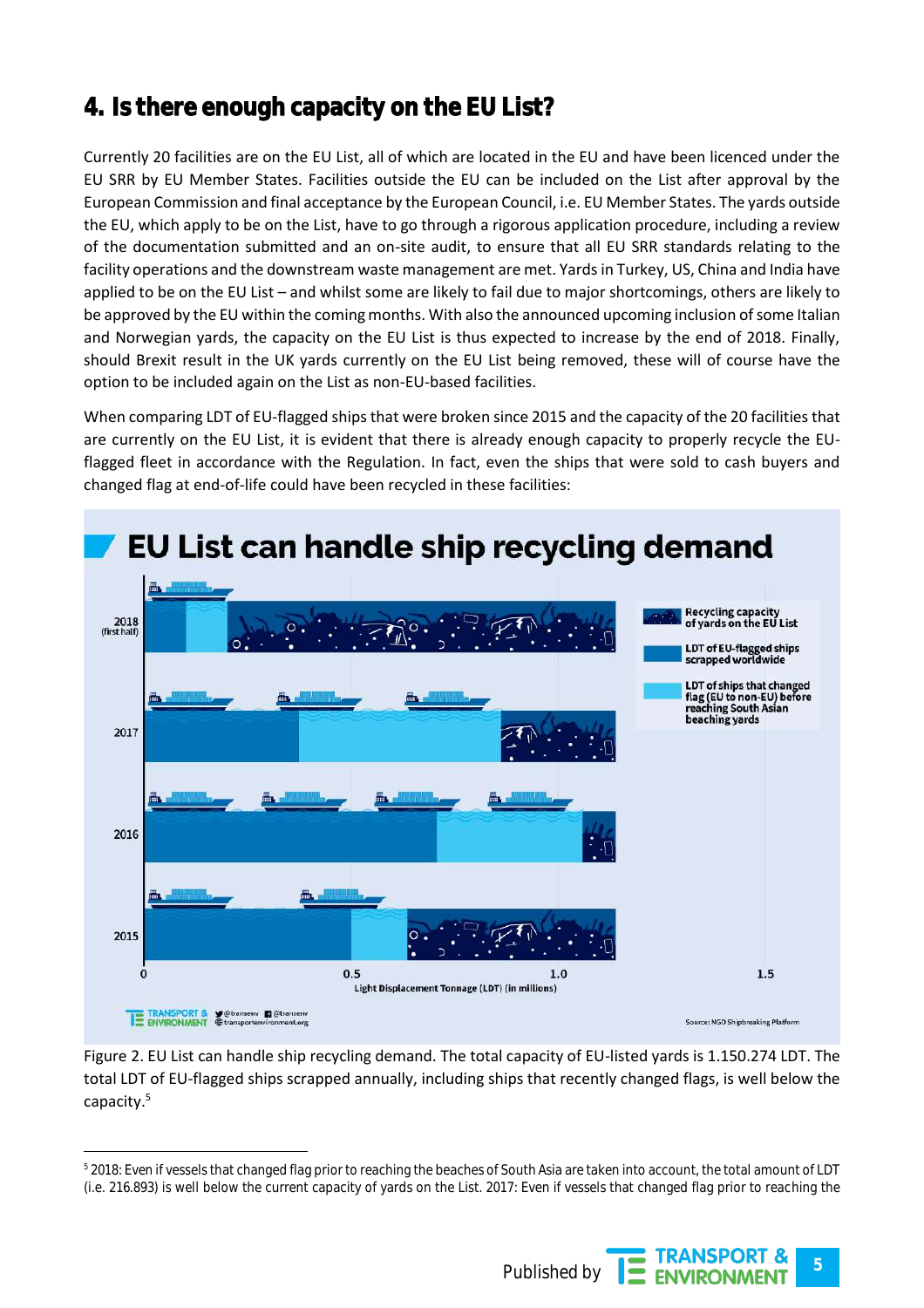#### WHAT IS THE CAPACITY ON THE EU LIST?

The main figures that are mentioned on the EU List only reflect the maximum tonnage that a given facility has recycled in the past 10 years, i.e. the so-called "historical" capacity. This leads to the unfair situation that the recorded capacity for a yard does not reflect the amount of tonnage that can actually be scrapped in it. The yards on the EU List have been operating under capacity for many years due to unfair competition from substandard yards that do not bear the costs for safe and environmentally sound recycling and waste disposal. Giving importance to the historical capacity of yards, as opposed to their actual capacity, also leads to illogical and impractical conclusions. For example, newly opened yards that have not yet started their operations are listed as having zero capacity. The real capacity of the yards, i.e. the amount the facility is actually licenced to handle, has only been included as additional information in the footnotes of the List and has clumsily been labelled the "theoretical" capacity of the yards. To illustrate with a comparison: a 100-room hotel does not have 100 "theoretical" rooms, nor is its capacity limited to 20 rooms should it not have been fully booked at one point. Thus, to sum up: the real, actual, licenced capacity of the yards on the EU List is 1.150.274 LDT from the footnotes, and not 328.192 LDT which sadly only reflects the fact that most ship owners have systematically not opted for these yards and the higher standards they offer.

## 5. What about the big ships?

One of the arguments that the owners of large ships use to justify South Asian beaches as the only option for the breaking of their ships, is that facilities that comply with the EU SRR are not big enough and therefore can only take in small ships. This argument is very easily rebutted by simply looking at the dimensions of the yards on the EU List. Since 2015, all the ships that had an EU flag at end-of-life and went for breaking could have been received by at least one yard which complies with the EU SRR. Even those that swapped flag to a non-EU flag on their last voyage could have been recycled in one of the EU-listed facilities. Indeed, several facilities that are already on the EU List can take vessels longer that 200m and wider that 30m. See our [data sheet](https://docs.google.com/spreadsheets/d/1Yj9HHDygsyU4G3_zU8sSuQHS8beDp58SOnGkWu3X1ws/edit#gid=0) for a more detailed overview.

As already mentioned, more facilities will be added to the List in the near future, and thus add to the capacity available. Some yards furthermore also signal that they will invest to enlarge their facilities to take in bigger ships should they get a return on their investments, i.e. guarantees to receive more ships for recycling in the future. The EU List will function as an important market differentiator for sustainable ship recycling, and – as long as the standard remains high – will also likely prompt investments to build new yards.

# 6. Predictions for the future

Will more stringent rules on ballast water management and sulphur emissions, as well as the sheer size of the world fleet, result in more ships heading for the scrap yards? Probably, but the EU SRR should also prompt the creation of more compliant capacity. Will the decommissioning of North Sea oil and gas

beaches of South Asia are taken into account, the total amount of LDT (i.e. 819.766) is well below the current capacity of yards on the List. 2016: Even if vessels that changed flag prior to reaching the beaches of South Asia are taken into account, the total amount of LDT (i.e. 1.070.727) is well below the current capacity of yards on the List. 2015: Even if vessels that changed flag prior to reaching the beaches of South Asia are taken into account, the total amount of LDT (i.e. 636.228) is well below the current capacity of yards on the List.